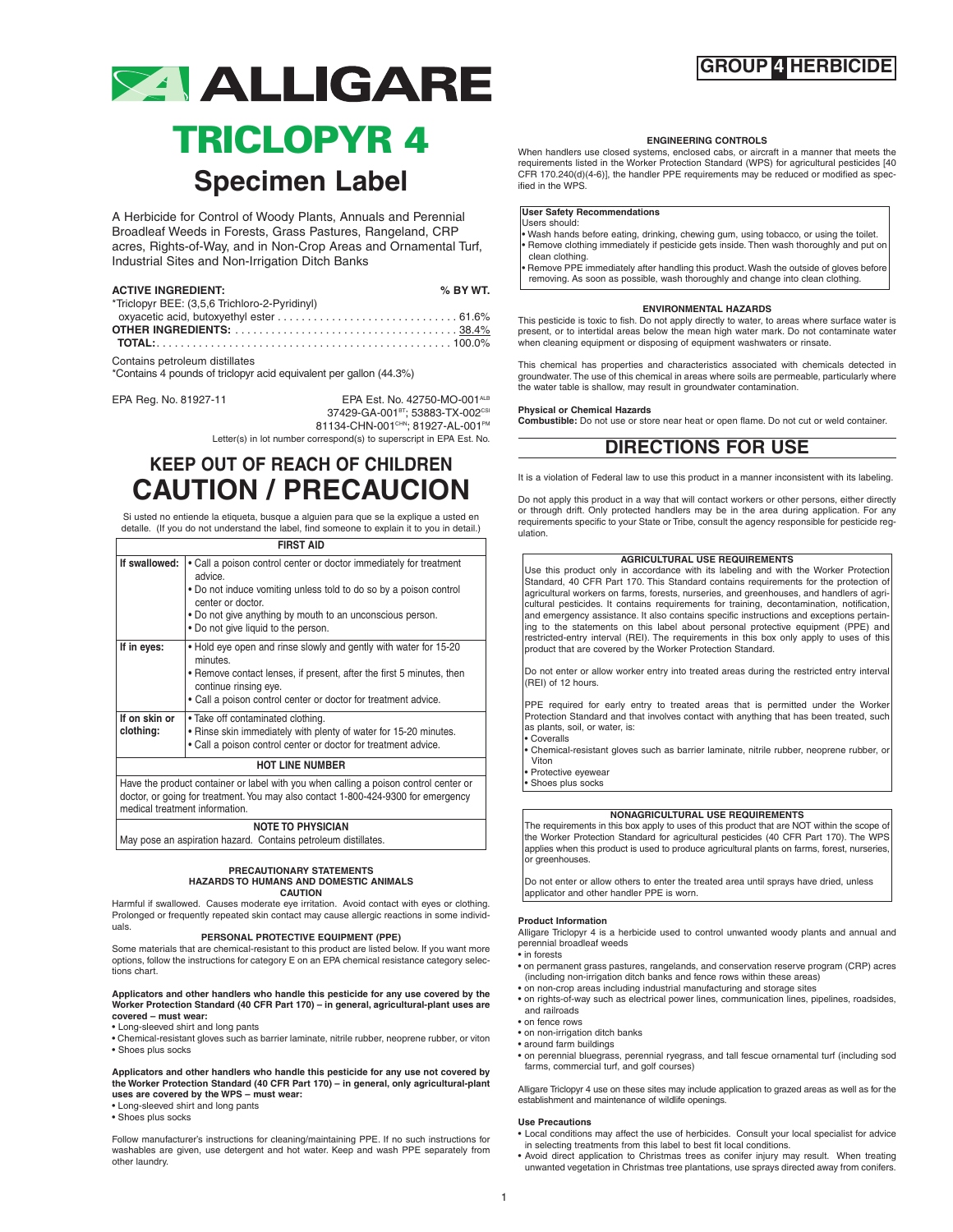- While Alligare Triclopyr 4 is formulated as a low volatile ester, the combination of spray contact with impervious surfaces (such as roads and rocks) and increasing ambient air temperatures may result in an increase in the volatility potential for this herbicide, increasing a risk for off-target injury to sensitive crops such as grapes and tomatoes.
- Use of this product in certain portions of California, Oregon, and Washington is subject to the January 22, 2004 Order for injunctive relief in Washington Toxics Coalition, et. al. v. EP, C01-0132C, (W.D. WA). For further information, please refer to http://www.epa.gov/espp/wtc.

#### **Use Restrictions**

- Agricultural Use Requirements for Forestry Uses: For use of this product on forestry sites, follow PPE and Reentry restrictions in the Agricultural Use Requirements section of this label
- Use Requirements for Non-Cropland Areas: No worker protection Standard worker entry restrictions or worker notification requirements apply when this product is applied to noncropland.
- Alligare Triclopyr 4 may injure certain turfgrass species. Do not apply to bahiagrass, bentgrass, bermudagrass, centipedegrass, St. Augustine grass, or zoysiagrass, unless turf injury can be tolerated.
- Do not apply Alligare Triclopyr 4 to exposed roots of shallow rooted trees and shrubs.
- 
- Do not apply Alligare Triclopyr 4 to golf course greens. Do not apply more than 2 qts. of Alligare Triclopyr 4 per acre in a single application when spot treating.
- On use sites other than grazable areas and forestry sites, do not apply more than 8 lbs. ae per acre per year of triclopyr (8 qts./A/yr Alligare Triclopyr 4).
- On use sites that may be grazed, including rights-of-way, pasture, fence rows, and rangeland, do not apply more than 2 lbs. ae per acre per year of triclopyr (2 qts./A/yr of Alligare Triclopyr 4).
- On forestry use sites, do not apply more than 6 lbs. ae per acre per year of triclopyr (6 qts./A/yr of Alligare Triclopyr 4).
- **In Arizona:** The state of Arizona has not approved Alligare Triclopyr 4 for use on plants grown for commercial production; specifically on designated grazing areas or use on sod farms.
- Do not apply this product through any type of irrigation system.
- Do not apply to ditches used to transport irrigation water. Do not apply where runoff or irri-gation water may flow onto agricultural land as injury to crops may result.
- It is permissible to treat non-irrigation ditch banks, seasonably dry wetlands, flood plains, deltas, marshes, swamps, bogs and transitional areas between upland and lowland sites. Do not apply to open water such as lakes, reservoirs, rivers, streams, creeks, salt water bays, or estuaries.
- Do not apply this product through mist blowers unless a drift control additive, high viscosity inverting system, or equivalent is used to control spray drift.
- Do not make direct applications or allow spray mists to drift onto cotton, fruit or orchard trees, shrubs, grapes, peanuts, soybeans, tobacco, vegetable crops, flowers, citrus, or other desirable broadleaf plants.
- Many forbs (herbaceous broadleafs) are susceptible to Alligare Triclopyr 4. Unless injury or loss of such plants can be tolerated, do not spray pastures containing desirable broadleaf forbs (especially legumes such as clover). After applications the stand and growth of established grasses is usually improved, especially when rainfall is adequate and grazing is deferred.
- While established grasses are tolerant to this product, newly seeded grasses may be injured until well established (as indicated by vigorous growth, tillering and the development of a secondary root system). Do not reseed treated areas for a minimum of three weeks after treatment.
- Portions of grazed areas that intersect treated non-cropland, rights-of-way and forestry sites may be treated at up to 8 lbs. ae per acre if the area to be treated on the day of appli-cation comprises no more than 10% of the total grazable area.

#### **Grazing and Haying Restrictions**

Except for lactating dairy animals, there are no grazing restrictions following application of this product.

- **Grazing Lactating Dairy Animals:** Do not allow lactating dairy animals to graze treated
- areas until the next growing season following application of this product. Do not harvest hay for 14 days after application.

#### **Slaughter Restrictions:**

Withdraw livestock from grazing treated grass or consumption of treated hay at least 3 days before slaughter. This restriction applies to grazing during the season following treatment or hay harvested during the season following treatment.

#### **RATES**

### **APPLICATION DIRECTIONS**

This table assists in determining proper volumes of Alligare Triclopyr 4 in the spray tank to avoid exceeding the maximum use rates listed:

**Maximum Application Rates**

| Spray Volume Per<br>Acre | <b>Alligare Triclopyr 4</b><br>Quarts per 100 gallons of spray volume |                |               |
|--------------------------|-----------------------------------------------------------------------|----------------|---------------|
|                          | 2 quarts/acre                                                         | 6 quarts/acre  | 8 quarts/acre |
| 400                      | Do not use                                                            | 1.5            | 2             |
| 300                      | Do not use                                                            | $\overline{c}$ | 2.7           |
| 200                      | Do not use                                                            | 3              |               |
| 100                      | $\overline{c}$                                                        | 6              | R             |
| 50                       | 4                                                                     | 12             | 16            |
| 20                       | 10                                                                    | 30             | 40            |
| 10                       | 20                                                                    | 60             | 80            |

# **TRICLOPYR 4 Specimen Label**

#### **Spray Additives**

**Surfactants -** If a standard agricultural surfactant is used, use at a rate of 1 to 2 quarts per acre.

**Drift Control Agents** – Agriculturally registered spray thickening drift control agents or high viscosity invert systems may be used with Alligare Triclopyr 4. When using these agents, follow all use directions and precautions on the product label. Do not use a thickening agent with the Microfoil boom. Thru Valve boom, or other systems that cannot accommodate thick sprays.

#### **Mixing Directions**

Apply Alligare Triclopyr 4 foliarly by diluting with water or as an oil-water emulsion. NOTE: An oil-water emulsion performs more dependably under a broader range of conditions than a straight water dilution for woody plant control and is recommended for aerial applications.

#### **Oil-Water Emulsions**

NOTE: Prior to preparing oil-water emulsion sprays in the mixing tank, conduct a jar test to check spray mix compatibility.

Prepare the oil-water emulsion using diesel fuel, fuel oil, or kerosene plus an emulsifier such as Sponto 712 or Triton X-100.

- **Ground Application:** Add oil at a rate of 5 to 10% of the total to the spray mix (up to a maximum of 1 gallon of oil per acre) and use an agricultural spray emulsifier according to mixing instructions below.
- **Aerial Application:** Add a 1:5 ratio of oil and water (1 part oil to 5 parts water) to the spray mixture (up to a maximum of 1 gallon of oil per acre) according to the mixing instructions below.

#### **Oil Mixture Sprays for Basal Treatment**

When preparing an oil mixture, be sure to read and follow the use directions and precautions on the manufacturer's product label. Prepare oil-based spray mixtures using either diesel fuel, No. 1 or No. 2 fuel oil, kerosene or a commercially available basal oil. Substitute other oils or diluents only as recommended by the oil or diluent's manufacturer. Add Alligare Triclopyr 4 to the required amount of oil in the spray tank or mixing tank and mix thoroughly. Reagitate if the mixture stands for over 4 hours.

#### **Water Dilutions**

To provide improved wetting of foliage using water dilutions, an agricultural surfactant at the manufacturer's recommended rate may be added to the spray mixture. To help minimize spray drift, a drift control and deposition aid cleared for application to growing crops is recommended.

#### **Tank Mixing**

Alligare Triclopyr 4 may be applied in combination with labeled rates of other herbicides provided:

- The tank mix product(s) are labeled for the timing and method of application for the use site to be treated; and,
- Tank mixing is not prohibited by the label of the tank mix product(s).
- NOTE: The following compatibility test (jar test) should be conducted prior to mixing ingredients in the spray tank when tank mixing Alligare Triclopyr 4 with other materials: 1. Use a clear glass quart jar with lid and mix the tank mix ingredients in the required order
- and their relative proportions. 2. Invert the jar containing the mixture several times and observe the mixture for approxi-
- mately ½ hour.
- 3. If the mixture balls-up, forms flakes, sludges, jells, oily films or layers, or other precipitates, it is not compatible and the tank mix combination should not be used.

**Mixing Order for Tank Mixes:** Add one-half of the needed water to the mixing tank and begin agitation. Add the tank mix partners in the order indicated below, allowing time for complete dispersion and mixing after the addition of each product. 1. Water soluble herbicide (if used)

2. Premix of oil, emulsifier, Alligare Triclopyr 4 and other oil-soluble herbicide (if used); see below

Add the remaining water. During the final filling of the tank, a drift control and deposition aid cleared for application to growing crops may be added, as well as an agricultural surfactant if a water dilution rather than an oil-water emulsion spray is used. To ensure spray uniformity, maintain continuous agitation of the spray mixture during mixing, final filling and throughout application.

**Premixing:** Prepare a premix of oil, emulsifier (if oil-water emulsion), and Alligare Triclopyr 4 plus other oil-soluble herbicides if used (for example 2,4-D ester). **Note:** Do not allow water or mixtures containing water to get into the premix or Alligare Triclopyr 4 since a thick "invert" (water in oil) emulsion may form that will be difficult to break. An emulsion may also be formed if the premix or Alligare Triclopyr 4 is put into the mixing tank prior to the addition of water.

#### **Tank Mixing Precautions:**

• Read carefully and follow all applicable use directions, limitations and precautions in the respective product labels.

- Do not exceed specified application rates. If products containing the same active ingredient are tank mixed, do not exceed the maximum allowable active ingredient use rates.
- When using spray equipment where the product formulations will be mixed in undiluted form (such as direct injection), special care should be taken to ensure tank mix compatibility.

### **Mixing with Liquid Fertilizer for Broadleaf Weed Control**

For weed control and fertilization of grass pastures, Alligare Triclopyr 4 may be tank mixed with liquid nitrogen fertilizer and applied foliarly. Use Alligare Triclopyr 4 according to the use directions in this label for grass pastures, and apply at the rates recommended by your sup-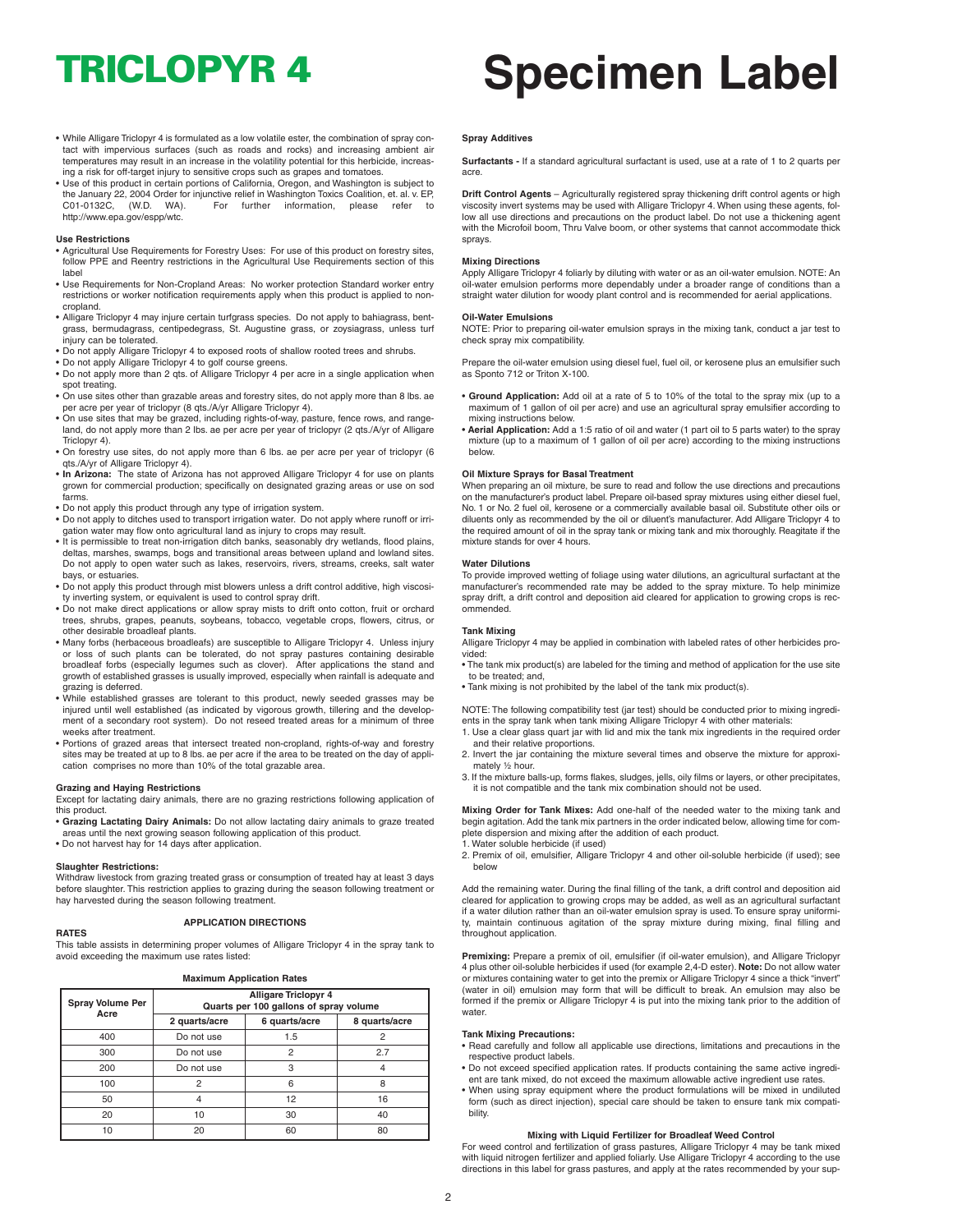plier or Extension Service Specialist provided that no maximum application rates specified on this label are exceeded. **Note:** Because foliage burn caused by liquid fertilizer may reduce herbicide effectiveness on woody plants, Alligare Triclopyr 4 is not recommended for use with liquid fertilizer on woody plants (brush).

Test for mixing compatibility using the desired procedure and spray mix proportions in clear glass jar before mixing in spray tank. A compatibility aid such as Unite or Compex may be needed in some situations, and in difficult situations premixing Alligare Triclopyr 4 with 1 to 4 parts water may help. **NOTE: Compatibility is best with straight liquid nitrogen fertilizer solutions. Mixing with N-P-K solutions or suspensions may not be satisfactory even with the addition of a compatibility aid.**

Fill the spray tank approximately half full with the liquid fertilizer, then begin agitating and add the herbicide. Complete filling the tank with fertilizer and apply immediately maintaining continuous agitation in the spray tank during application. **Do not store liquid fertilizer spray mixtures.** Because the likelihood of mixing or compatibility problems with liquid fertilizer increases under cold conditions, application during very cold weather (near freezing) is not recommended.

**Note:** Do not use spray equipment for other applications to land planted (or to be planted) to susceptible crops or desirable plants **unless** it has been determined that all phytotoxic herbicide residue has been removed by thoroughly cleaning the equipment.

#### **APPLICATION EQUIPMENT AND TECHNIQUES**

Avoid drift. Very small quantities of spray may seriously injure susceptible plants. Do not spray when wind is blowing toward susceptible desirable vegetation. The applicator may detect the potential for drift by producing smoke at or near the spray site and observing for a temperature inversion or for potential of off-site movement. If the smoke layers or indicates a potential of hazardous spray drift, do not spray.

#### **Broadcast Applications**

Alligare Triclopyr 4 may be applied aerially by fixed wing aircraft or helicopter to rangeland, permanent grass pastures, and conservation reserve program acres. For all other use sites listed on this label, Alligare Triclopyr 4 may only be applied aerially by helicopter.

#### **For aerial application to rangeland, permanent grass pastures, and conservation reserve program acres:**

**Air (Fixed wing aircraft or Helicopter) –** For aerial applications to rangeland, permanent grass pastures, and conservation reserve program acres, apply Alligare Triclopyr 4 through a Microfoil or Thru-Valve boom, or use an agriculturally labeled drift control additive. Do not use a thickening agent with the Microfoil or Thru-Valve booms, or other systems that cannot accommodate thick sprays. Keep spray pressures low enough to provide coarse spray droplets and spray only when the wind velocity is low (follow state regulations). Avoid application during air inversions.

**Air (Helicopter Only)** – When making aerial applications on rights-of-way or other areas near susceptible crops, efforts should be made to minimize drift. Applications should be made with nozzles and pressures which provide adequate plant coverage, but minimize the production of fine spray particles. Drift can be minimized by applying through the Microfoil boom or Thru-Valve boom. Drift control agents or high viscosity invert systems can also be used to minimize drift. Do not use the high viscosity invert system unless it is as effective as the booms listed or as effective as available drift control agents. Use of low pressure noz-zles; and operating these nozzles in the lower end of the manufacturer's recommendations is advised. To minimize drift, use a spray boom that is no longer than  $\frac{3}{4}$  the rotor length, spray when wind velocities are low; or by using an approved drift control systen

**Note**: Reference within this label to equipment produced by or available from other parties is provided without consideration for use by the reader at its discretion and subject to the reader's independent circumstances, evaluation, and expertise. Such reference by Alligare, LLC is not intended as an endorsement of such equipment, shall not constitute a warranty (express or implied) of such equipment, and is not intended to imply that other equipment is not available and equally suitable. Any discussion of methods of use of such equipment does not imply that the reader should use the equipment other than is advised in directions available from the equipment's manufacturer. The reader is responsible for exercising their own judgment and expertise, or consulting with sources other than Alligare, LLC, in selecting and determining how to use its equipment.

#### **Spray Drift Management**

Avoiding spray drift at the application site is the responsibility of the applicator. The interaction of many equipment and weather related factors determine the potential for spray drift. The applicator and the grower are responsible for considering all these factors when making decisions.

The following drift management requirements must be followed to avoid off-target drift movement from aerial applications:

- 1. The distance of the outer most nozzles on the boom must not exceed ¾ the length of the wingspan or rotor.
- 2. Nozzles must always point backwards parallel with the air stream and never be pointed downwards more than 45 degrees.

Where states have more stringent regulations, they must be observed.

The applicator should be familiar with and take into account the information covered in the following Aerial Drift Reduction Advisory. [This section is advisory in nature and does<br>not supersede the mandatory label requirements]

#### **Aerial Drift Reduction Advisory**

## **Information on Droplet Size**

The most effective way to reduce drift potential is to apply large droplets. The best drift management strategy is to apply the largest droplets that provide sufficient coverage and control. Applying larger droplets reduces drift potential, but will not prevent drift if applications are

# **TRICLOPYR 4 Specimen Label**

made improperly, or under unfavorable environmental conditions (See Wind, Temperature and Humidity, and Temperature Inversions).

#### **Controlling Droplet Size**

- Volume Use high flow rate nozzles to apply the highest practical spray volume. Nozzles
- with higher rated flows produce larger droplets. Pressure Do not exceed the nozzle manufacturer's recommended pressures. For many nozzle types lower pressure produces larger droplets. When higher flow rates are needed, use higher flow rate nozzles instead of increasing pressure.
- Number of nozzles Use the minimum number of nozzles that provide uniform coverage. • Nozzle Orientation – Orienting nozzles so that the spray is released parallel to the airstream produces larger droplets than other orientations and is the recommended practice. Significant deflection from horizontal will reduce droplet size and increase drift potential.
- Nozzle Type Use a nozzle type that is designed for the intended application. With most nozzle types, narrower spray angles produce larger droplets. Consider using low-drift nozzles. Solid stream nozzles oriented straight back produce the largest droplets and the lowest drift.

#### **Boom Length**

For some use patterns, reducing the effective boom length to less than  $\frac{3}{4}$  of the wingspan or rotor length may further reduce drift without reducing swath width.

#### **Application Height**

Applications should not be made at a height greater than 10 feet above the top of the largest plants unless a greater height is required for aircraft safety. Making applications at the lowest height that is safe reduces exposure of droplets to evaporation and wind.

#### **Swath Adjustment**

When applications are made with a crosswind, the swath will be displaced downwind. Therefore, on the up and downwind edges of the field, the applicator must compensate for this displacement by adjusting the path of the aircraft upwind. Swath adjustment distance should increase with increasing drift potential (higher wind, smaller drops, etc.)

#### **Wind**

Drift potential is lowest between wind speeds of 2-10 mph. However, many factors, including droplet size and equipment type determine drift potential at any given speed. Application should be avoided below 2 mph due to variable wind direction and high inversion potential. **Note:** Local terrain can influence wind patterns. Every applicator should be familiar with local wind patterns and how they affect spray drift.

#### **Temperature and Humidity**

When making applications in low relative humidity, set up equipment to produce larger droplets to compensate for evaporation. Droplet evaporation is most severe when conditions are both hot and dry.

#### **Temperature Inversions**

Applications should not occur during a local, low level temperature inversion because drift potential is high. Temperature inversions restrict vertical air mixing, which causes small-suspended droplets to remain in a concentrated cloud. This cloud can move in unpredictable directions due to the light variable winds common during inversions. Temperature inversions are characterized by increasing temperatures with altitude and are common on nights with limited cloud cover and light to no wind. They begin to form as the sun sets and often con-tinue into the morning. Their presence can be indicated by ground fog; however, if fog is not present, inversions can also be identified by the movement of smoke from a ground source or an aircraft smoke generator. Smoke that layers and moves laterally in a concentrated cloud (under low wind conditions) indicates an inversion, while smoke that moves upward and rapidly dissipates indicates good vertical air mixing.

#### **Sensitive Areas**

The pesticide should only be applied when the potential for drift to adjacent sensitive areas (e.g. residential areas, bodies of water, known habitat for threatened or endangered species, non-target crops) is minimal (e.g. when wind is blowing away from the sensitive areas).

**Ground** – Applications should be made with nozzles and pressures which provide adequate plant coverage, but minimize the production of fine spray particles. Large droplet producing equipment, such as the Radiarc sprayer may aid in reducing off-target drift. Drift control agents or high viscosity invert systems can also be used to minimize drift. Use of low pres-sure nozzles; and operating these nozzles in the lower end of the manufacturer's specified rates is advised. To minimize drift, keep the spray boom as low as possible, apply in  $\geq$  20 gallons of spray volume per acre, spray when wind velocities are low; or use an approved drift control agent.

**High Volume Leaf-Stem Treatments:** Make applications no higher than brush tops with low pressure and coarse spray droplets to minimize spray drift. A drift control agent may be used to reduce spray drift.

Application Directions for Rights-of-Way, Industrial Sites, Non-Crop Areas, Non-<br>Irrigation Ditch Banks, Forests, and Wildlife Openings including Grazed Areas on **these Sites**

Refer to Tables 1 and 2 of this label for a list of woody plants and broadleaf weeds that are controlled by Alligare Triclopyr 4.

#### **Foliar Applications**

Apply Alligare Triclopyr 4 at rates of 1 to 8 quarts per acre for the control of broadleaf weeds and woody plants. Do not exceed the maximum use rate for the use site being treated. Consult the Use Restrictions section of this label for maximum use rates.Apply in enough water to provide uniform and complete coverage of the plants to be controlled. For best results make applications when woody plants and weeds are actively growing. Use higher doses within the range when brush averages 15 feet or more in height or when brush covers > 60% of the area to be treated.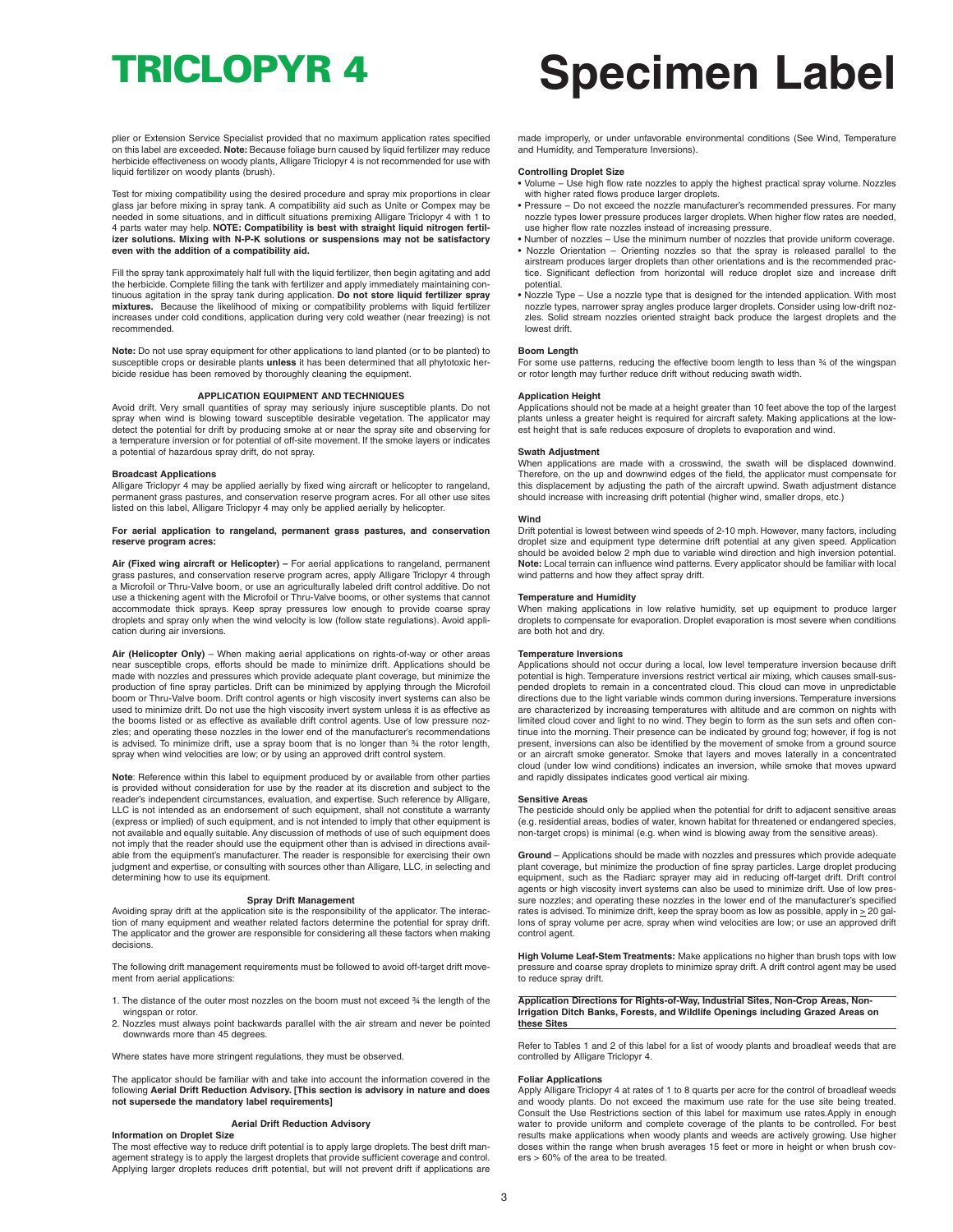For hard-to-control species such as ash, black gum, choke cherry, elm, maples (other than vine or big leaf), oaks, pines, or winged elm; during late summer applications when plants are mature; or during drought; use higher rates of Alligare Triclopyr 4 alone or use in combi-nation with Tordon\* 101 Mixture or Tordon\* or Picloram K. If lower rates are used on hard-to-control species, re-sprouting may occur in the year following treatment.

If easy to control brush species dominate, rates less than those specified may be effective. Consult state or local extension personnel for information.

When making applications of Alligare Triclopyr 4 in a tank mix with 2,4-D low volatile ester herbicide, use higher rates of Alligare Triclopyr 4 within the range for satisfactory brush control

When tank mixing, refer to the individual product labels for precautionary statements, restrictions, specified rates, approved uses, and a list of weeds and woody plants controlled.

### **Foliar Applications with Ground Equipment**

#### **High Volume Foliar Applications**

For control of woody plants, apply Alligare Triclopyr 4 at 1 to 3 quarts per 100 gallons of spray mixture. Coverage should be thorough to wet all leaves, stems, and root collars. See Table in **RATES** section for relationship between mixing rate, spray volume and maximum application rate.

*Tank Mixing***:** 1 to 3 quarts of Alligare Triclopyr 4 may be tank mixed with labeled rates of 2,4- D low volatile ester herbicide, Tordon\* or Picloram K, or Tordon\* 101 Mixture diluted to make 100 gallons of spray. These applications should be made in 100 to 400 gallons of total spray per acre depending on size and density of woody plants. When tank mixing, refer to the indi-vidual product labels for precautionary statements, restrictions, specified rates, approved uses, and a list of weeds and woody plants controlled.

### **Low Volume Foliar Applications**

For control of woody plants, mix up to 20 quarts of Alligare Triclopyr 4 in 10 to 100 gallons of spray solution. Adjust the spray concentration of Alligare Triclopyr 4 and total spray volume per acre to match the size and density of target woody plants and kinds of spray equipment used. With low volume sprays, use sufficient spray volume to obtain uniform coverage of target plants including the surfaces of all foliage, stems, and root collars. For best results, a surfactant should be added to all spray mixtures. See the SPRAY ADDITIVES section for a rate recommendation.

Match equipment and delivery rate of spray nozzles to height and density of woody plants. When treating tall, dense brush, a truck mounted spray gun with spray tips that deliver up to 2 gallons per minute at 40 to 60 PSI may be required. Backpack or other types of specialized spray equipment with spray tips that deliver less than 1 gallon of spray per minute may be appropriate for short, low to moderate density brush. See Table in **RATES** section for relationship between mixing rate, spray volume and maximum application rate.

*Tank Mixing***:** Up to 12 quarts of Alligare Triclopyr 4 may be applied in tank mix combinations with labeled rates of Tordon\* or Picloram K, or Tordon\* 101 Mixture as a low volume foliar spray. These applications should be made in 10 to 100 gallons of spray solution. When tank mixing, refer to the individual product labels for precautionary statements, restrictions, application rates, approved uses, and a list of weeds and woody plants controlled.

#### **Broadcast Application With Ground Equipment**

Use equipment that will assure thorough and uniform coverage at spray volumes applied.

#### **Woody Plant Control**

*Foliage Treatment:* Apply 4 to 8 quarts of Alligare Triclopyr 4 in a minimum of 5 gallons of spray solution per acre. Alligare Triclopyr 4 at 1.5 to 3 quarts per acre may be tank mixed with labeled rates of 2,4-D low volatile ester, Tordon\* 101 Mixture, or Tordon\* or Picloram K in a minimum of 5 gallons of spray solution per acre. When tank mixing, refer to the individual product labels for precautionary statements, restrictions, application rates, approved uses, and a list of weeds and woody plants controlled.

#### *Broadleaf Weed Control*

Apply 1 to 4 quarts of Alligare Triclopyr 4 in a minimum of 5 gallons of spray solution per acre. Apply at any time weeds are actively growing. Alligare Triclopyr 4 at 0.25 to 3 quarts per acre may be tank mixed with labeled rates of 2,4-D amine or low volatile ester; Tordon\* or Picloram K; or Tordon\* 101 Mixture to improve the spectrum of activity. For thickened (high viscosity) spray mixtures, Alligare Triclopyr 4 can be mixed with diesel oil or other inverting<br>agent. When using an inverting agent, read and follow the use directions and precautions on<br>the product label. When tank mixin statements, restrictions, application rates, approved uses, and a list of weeds and woody plants controlled.

#### **Aerial Application (Helicopter Only) -** Aerial sprays should be applied using suitable drift control. See the **SPRAY ADDITIVES** and the **APPLICATION EQUIPMENT AND TECH-NIQUES** section.

*Foliage Treatment (Utility and Pipeline Rights-of-Way) –* Apply 4 to 8 quarts of Alligare Triclopyr 4 alone per acre or tank mix 3 to 4 quarts per acre of Alligare Triclopyr 4 with labeled rates of 2,4-D low volatile ester; Tordon\* 101 Mixture; or Tordon\* or Picloram K. Do not apply more than 2 quarts per acre of Alligare Triclopyr 4 alone or in tank mix to areas that may be nore than 2 quarts per acre of Alligare Triclopyr 4 alone or in tank mix to areas that may be grazed unless the requirements specified in the Use Restrictions section are followed. Apply in total spray volume of 1 to 30 gallons per acre. Use the higher rates and volumes when plants are dense or under drought conditions*.* When tank mixing, refer to the individual product labels for precautionary statements, restrictions, application rates, approved uses, and a list of weeds and woody plants controlled.

#### **Basal Bark and Dormant Brush Treatments**

To control woody plants in rights-of-way, in other non-crop areas, forests, rangeland and permanent grass pastures; use Alligare Triclopyr 4 in oil or oil-water mixtures prepared and

## **TRICLOPYR 4 Specimen Label**

applied as described in the "Mixing Directions – Oil Mixture Sprays for Basal Treatment" section of this label. Do not graze treated areas following use of oil or oil-water mixtures. For non-foliar applications on rangeland and permanent grass pastures, apply no more than 2 quarts of Alligare Triclopyr 4 (2 lb. ae of triclopyr) per acre per year.

*Oil Mixture Sprays -* Add Alligare Triclopyr 4 to the required amount of oil in the spray tank or mixing tank and mix thoroughly. If the mixture is allowed to stand for more than 4 hours, agitation is required.

*Oil-Water Mixture Sprays -* Prepare a premix of Alligare Triclopyr 4, oil, and surfactant in a separate container. Do not allow any water or mixtures containing water to get into the Alligare Triclopyr 4 or the premix. Mix in spray tank as follows: 1. Fill spray tank ½ full with water.

- 2. Begin tank agitation and continue throughout mixing and spraying.
- 3. Add premix
- 4. Continue moderate agitation. 5. Fill remainder of spray tank.
- 

**Note**: If the premix is put in the tank without any water, the first water added may form a thick "invert" (water in oil) emulsion which will be hard to break.

**Oil - Water Mixtures of Alligare Triclopyr 4 and Tordon\* or Picloram K:** When mixed together in oil, these herbicides are incompatible and will not form a stable mixture. Stable tank mixtures of Alligare Triclopyr 4 and Tordon\* or Picloram K for basal bark application can be made if each product is first combined with a compatibility agent prior to final mixing in oil in the desired ratio. (See product bulletin for mixing instructions.)

*Basal Bark Treatment -* To control susceptible woody plants with stems less than 6 inches in basal diameter, mix 1 to 5 gallons of Alligare Triclopyr 4 in enough oil to make 100 gallons of spray solution. Apply with knapsack sprayer or power spraying equipment using low pressure (20-40 PSI). Spray the basal parts of brush and tree trunks to a height of 12 to 15 inches from the ground. Thorough wetting is necessary for good control. Spray until runoff at the ground line is noticeable. Old or rough bark requires more spray than smooth young bark. Apply at any time, including the winter months, except when snow or water prevents spraying to the ground line**.**

*Low Volume Basal Bark Treatment -* To control susceptible woody plants with stems less than 6 inches in basal diameter, mix 20 to 30 gallons of Alligare Triclopyr 4 in enough oil to make 100 gallons of spray solution. Apply with a back pack or knapsack sprayer using low pressure and a solid cone or flat fan nozzle. Spray the basal parts of brush and tree trunks in a manner which thoroughly wets the lower stems, including the root collar area, but not to the point of runoff. Herbicide concentration should vary with size and susceptibility of species treated. Apply at any time, including the winter months, except when snow or water prevents spraying to the ground line or when stem surfaces are saturated with water.

**Alligare Triclopyr 4 Plus Tordon\* or Picloram K in Oil Tank Mix –** Alligare Triclopyr 4 and<br>Tordon\* or Picloram K may be applied as a low volume basal bark treatment to improve control of certain woody species such as ash, elm, maple, poplar, aspen, hackberry, oak, oceanspray, birch, hickory, pine, tanoak, cherry, locust, sassafras, and multiflora rose. (See product bulletin for mixing instructions.)

*Streamline Basal Bark Treatment -* To control or suppress susceptible woody plants, mix 20 to 30 gallons of Alligare Triclopyr 4 with 10% penetrant such as Cide-Kick or similar pen-etrant in enough oil to make 100 gallons of spray solution. Apply with a backpack or knapsack sprayer using equipment which provides a directed straight stream spray. For stems less than 3 inches in basal diameter, apply sufficient spray to one side of the stems to form a treated zone that is 6 inches in height. When the optimum amount of spray mixture is applied, the treated zone should widen to encircle the stem within approximately 30 minutes.

Treat both sides of stems which are 3 to 4 inches in basal diameter. Direct the spray at bark that is approximately 12 to 24 inches above the ground. Pines (loblolly, slash, shortleaf, and Virginia) up to 2 inches in diameter breast height (dbh) can be controlled by directing the<br>spray at a point approximately 4 feet above ground. Vary spray mixture concentration with<br>size and susceptibility of the species b

Best results are achieved when applications are made to young vigorously growing stems which have not developed the thicker bark characteristic of slower growing, under-story trees in older stands. This technique is not recommended for scrub and live oak species, including blackjack, turkey, post, live, bluejack and laurel oaks, or bigleaf maple. Apply from approximately 6 weeks prior to hardwood leaf expansion in the spring until approximately 2 months after leaf expansion is completed. Do not apply when snow or water prevent spraying at the desired height above ground level.

*Low Volume Stem Bark Band Treatment (North Central and Lake States)* **-** To control susceptible woody plants with stems less than 6 inches in basal diameter, mix 20 to 30 gal-lons of Alligare Triclopyr 4 in enough oil to make 100 gallons of spray mixture. Apply with a backpack or knapsack sprayer using low pressure and a solid cone or flat fan nozzle. Apply the spray in a 6 to 10 inch wide band that completely encircles the stem. Spray in a manner that completely wets the bark, but not to the point of runoff.The treatment band may be positioned at any height up to the first major branch. For best results apply the band as low as possible. Spray mixture concentration should vary with size and susceptibility of species to be treated. Applications may be made at any time, including winter months.

*Thinline Basal Bark Treatment* **-** To control susceptible woody plants with stems less than 6 inches in diameter, apply Alligare Triclopyr 4 either undiluted or mixed at 50-75% v/v with oil in a thin stream to all sides of the lower stems. The stream should be directed horizontally to apply a narrow band around each stem or clump. Use a minimum of 2 to 15 milliliters of Alligare Triclopyr 4 or oil mixture with Alligare Triclopyr 4 to treat single stems and from 25 to 100 milliliters to treat clumps of stems. Use an applicator metered or calibrated to deliver the small amounts required.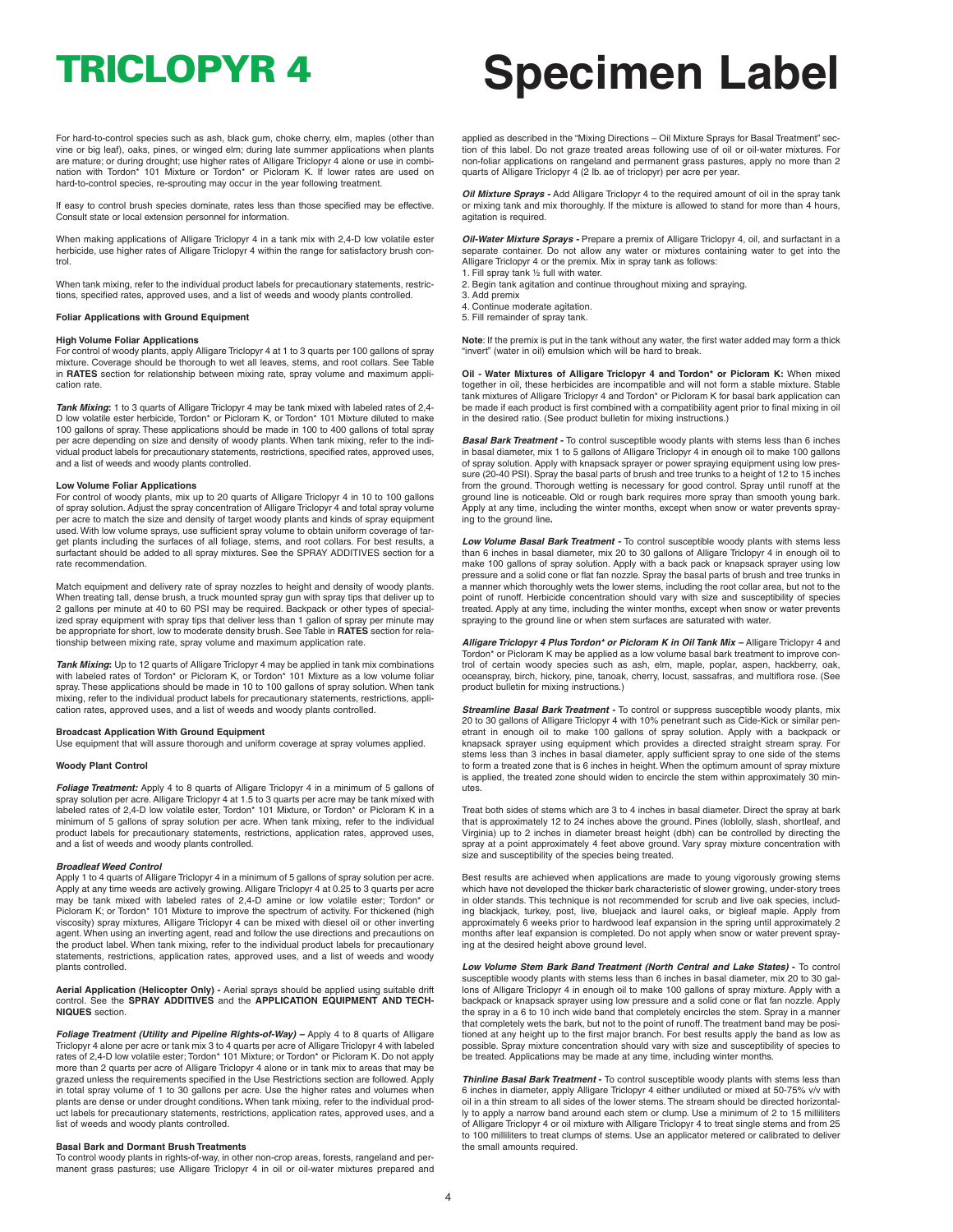#### *Dormant Stem Treatment*

Dormant stem treatments can be used to control susceptible woody plants and vines with < 2 inch diameter stems. Plants with > 2 inch diameter stems may not be controlled and resprouting may occur. This application method works best in dense areas with small diameter brush. Dormant stem treatments of Alligare Triclopyr 4 can also be used as a chemical side-trim to control lateral branches of larger trees that encroach onto roadside, utility, or other rights-of-way.

Mix 4 to 8 quarts of Alligare Triclopyr 4 in 2 to 3 gallons of crop oil concentrate or other recommended oil. Add this mixture to enough water to make 100 gallons of spray solution. Use continuous agitation to maintain mix. Apply in 70 to 100 gallons per acre with Radiarc, OC or equivalent nozzles, or handgun to ensure uniform stem coverage. In western states, apply anytime after woody plants are dormant. In other areas, apply anytime within 10 weeks of bud break, generally February through April. Do not apply to wet or saturated bark as poor control may result.

For improved control of black cherry, mix Alligare Triclopyr 4 with 4 quarts of Weedone 170 herbicide. When tank mixing, refer to the individual product labels for precautionary statements, restrictions, application rates, approved uses, and a list of weeds and woody plants controlled.

For root suckering species such as sumac, sassafras and locust, also spray the ground under the plant to cover small root suckers which may not be visible above the soil surface.

#### *Cut Stump Treatment*

Resprouting of cut stumps of susceptible species can be controlled by mixing 20 to 30 gallons of Alligare Triclopyr 4 in enough oil to make 100 gallons of spray solution. Apply at low pressure with a backpack or knapsack sprayer; using either solid cone or flat fan nozzles. Apply to the root collar area, sides of the stump, and the outer portion of the cut surface including cambium. The treated area should be thoroughly wet, but do not apply to the point of runoff. Vary spray mixture concentration according to size and susceptibility of treated species. Applications can be made at any time of the year, including in winter months. Do not apply when snow or water prevent application to the ground line.

#### *Cut Stump Treatment in Western States*

Resprouting of cut stumps of salt-cedar and other *Tamarix* spp., bigleaf maple, tanoak, Oregon myrtle, and other susceptible species can be controlled by treating the cambium and adjacent wood around the circumference of the cut stump to wet. Applications may be made at any time during the year, however, reduced control may occur during periods of moisture stress as can occur in late summer. Use an applicator which can be calibrated to deliver small amounts.

**Note:** All basal bark and dormant brush treatments may be used on grazed range and permanent pasture land provided that no more than 2 quarts/acre/year of Alligare Triclopyr 4 are applied. Large plants or species requiring higher rates of Triclopyr may not be completely controlled. See the **Use Restrictions** section for grazing restrictions.

#### **Chemical Mowing on Non-Cropland Sites Infested with Annual and Perennial Broadleaf Weeds or Woody Plants**

To control annual and perennial broadleaf weeds and for suppression and stem density reduction of woody plants that occur on rights-of-way, airport grounds, petroleum tank farms or other industrial sites, Alligare Triclopyr 4 may be applied to the cut surfaces of weed or brush stubble under the deck of a rotary mower such as the Lucas "64" System or other approved equipment that is designed to uniformly apply the herbicide. Apply when growing conditions are favorable and the weeds are actively growing.

**Broadleaf Weed Control:** Using a minimum spray volume of 3 gallons per acre, apply the rate specified in the "Broadcast Applications with Ground Equipment – Broadleaf Weed Control" section of this label. To improve weed control or broaden the spectrum of weeds controlled, follow the label directions for herbicides that may be applied in tank mix combination with Alligare Triclopyr 4.

**Woody Plant Control:** For suppressing and reducing stem density of woody species, use 3 to 6 quarts of Alligare Triclopyr 4 in a minimum spray volume of 5 gallons per acre. To improve woody plant control or broaden the spectrum of woody plants controlled, follow label directions for herbicides that may be applied in tank mix combination with Alligare Triclopyr 4.

**Forest Management Applications** For broadcast applications, apply the specified rate of Alligare Triclopyr 4 in a total of 5 to 25 gallons per acre by air or in 10 to 100 gallons per acre by ground. Use sufficient spray volumes to provide thorough coverage of treated foliage. Use application systems designed to prevent spray drift to off-target sites. Nozzles or additives used for drift minimization that produce larger droplets may require higher spray volumes to provide adequate plant coverage.

*Conifer Plant Back Interval* **–** Conifer injury may occur if conifers are planted sooner than 1 month after Alligare Triclopyr 4 treatments at rates up to 4 quarts per acre; or if conifers are planted sooner than 2 months after treatment with rates of 4 to 6 quarts per acre. When herbicide tank mixtures are used for forest site preparation, use the longest plant back waiting period recommended on any tank mix partner.

#### *Forest Site Preparation (Not For Conifer Release)*

*Broadcast Applications in Southern States (Alabama, Arkansas, Delaware, Florida, Georgia, Louisiana, Maryland, Mississippi, North Carolina, Oklahoma, South Carolina, Tennessee,Texas, and Virginia)* **-** To control susceptible woody plants and broadleaf weeds, apply 4 to 6 quarts per acre of Alligare Triclopyr 4. Alligare Triclopyr 4 may be applied at a rate of 2 to 4 quarts per acre in a tank mix combination with labeled rates of Tordon\* 101 Mixture or Tordon\* or Picloram K to broaden the spectrum of woody plants and broadleaf weeds controlled. Tordon\* 101 Mixture and Tordon\* or Picloram K are not registered for use in California and Florida. For grass control, Alligare Triclopyr 4, alone or in combination with Tordon\* or Picloram K or Tordon\* 101 Mixture, may be tank mixed with other herbicides registered for grass control in forests.

# **TRICLOPYR 4 Specimen Label**

Refer to the individual product labels for precautionary statements, restrictions, application rates, approved uses, and a list of weeds and woody plants controlled.

### *Broadcast Applications in All Other States (Except those listed as Southern States)* **-**

To control susceptible woody plants and broadleaf weeds, apply 3 to 6 quarts per acre of Alligare Triclopyr 4. Alligare Triclopyr 4 may be applied at a rate of 1.5 to 3 quarts per acre in a tank mix combination with labeled rates of Tordon\* 101 Mixture, Tordon\* or Picloram K, or 2,4-D low volatile ester to broaden the spectrum of woody plants and broadleaf weeds controlled.Tordon\* 101 Mixture and Tordon\* or Picloram K are not registered for use in California and Florida. For grass control, Alligare Triclopyr 4, alone or in combination with Tordon\* or Picloram K or Tordon\* 101 Mixture, may be tank mixed with other herbicides registered for grass control in forests.

Refer to the individual product labels for precautionary statements, restrictions, application rates, approved uses, and a list of weeds and woody plants controlled.

*Site Preparation in Southern Coastal Flatwoods -* To control susceptible broadleaf weeds and woody species such as gallberry and wax-myrtle, and for partial control of saw-palmetto, apply 2 to 4 quarts per acre of Alligare Triclopyr 4.To control species such as fetterbush, staggerbush, titi, and grasses, apply Alligare Triclopyr 4 at 2 to 3 quarts per acre in a tank mix combination with labeled rates of Arsenal Applicator's Concentrate or Imazapyr 4SL herbicide. To control gallberry, wax-myrtle, broadleaf weeds, and grasses, 2 to 3 quarts per acre of Alligare Triclopyr 4 may be applied in tank mix combination with labeled rates of Glyphosate 4 herbicide.

Apply as broadcast applications during site preparation of flat planted or bedded sites; or as bands over the tops of beds on bedded sites. Best results will occur if applications are made in late summer or fall. Efficacy may not be satisfactory for early season applications made prior to August.

#### **Note: Do not apply after planting pines.**

#### *Conifer Release Applications*

**Note:** Conifer release applications may cause temporary damage and growth suppression of conifers where direct contact occurs; however, injured conifers should recover and grow normally. Over-the-top spray applications can kill pines.

#### *Directed Sprays*

To release conifers from competing hardwoods and brush such as red maple, sugar maple, striped maple, sweetgum, red and white oaks, ash, hickory, alder, birch, aspen, pin cherry, *Ceanothus* spp., blackberry, chinquapin, and poison oak, mix 4 to 20 quarts of Alligare Triclopyr 4 in enough water to make 100 gallons of spray mixture. Direct the spray onto foliage of competitive hardwoods using knapsack or backpack sprayers with flat fan nozzles or equivalent. Make applications any time after the hardwoods and brush have reached full leaf size, but before autumn coloration. The majority of treated hardwoods and brush should be less than 6 feet in height to ensure adequate spray coverage. Care should be taken to direct the spray solution from conifer foliage, particularly foliage of desirable pines. See the **RATES** Table in the **APPLICATIONS DIRECTIONS** section for relationship between mixing rate, spray volume and maximum application rate.

## *Mid-Rotation Understory Brush Control in Southern Coastal Flatwoods Pine Stands*

*(Ground Equipment Only)* Make broadcast applications of Alligare Triclopyr 4 at 2 to 4 quarts per acre for control of broadleaf weeds and susceptible woody plant species such as gallberry and wax-myrtle. To broaden the spectrum of woody plants controlled to include fetterbush, staggerbush, and titi, apply 2 to 3 quarts per acre of Alligare Triclopyr 4 in a tank mix with labeled rates of Arsenal Applicators Concentrate. Saw-palmetto will be partially controlled by use of Alligare Triclopyr 4 at 4 quarts per acre or by a tank mix of Alligare Triclopyr 4 at 2 to 3 quarts per acre with either Arsenal Applicator's Concentrate, Imazapyr 4SL, Escort, or Metsulfuron Methyl 60DF herbicide.

These mixtures should be broadcast applied over target understory brush species, **but to prevent injury to pines, make applications underneath the foliage of pines.** For best results, apply 30 or more gallons per acre of spray solution. Make applications in late summer or fall. Efficacy may not be satisfactory when applications are made in early season prior to August.

Refer to the individual product labels for precautionary statements, restrictions, application rates, approved uses, and a list of weeds and woody plants controlled.

#### *Broadcast Applications for Conifer Release in the Pacific Northwest and California*

*Dormant Conifers Before Bud Swell (Excluding Pines)* **-**To control or suppress deciduous hardwoods such as vine maple, bigleaf maple, alder, scotch broom, or willow **before leafout** or evergreen hardwoods such as madrone, chinquapin, and *Ceanothus* spp., use Alligare Triclopyr 4 at 1 to 2 quarts per acre. Diesel or fuel oil may be used as diluents. If applying in water, add 1 to 2 gallons per acre of diesel oil, a suitable surfactant, or an oil substitute at manufacturer's recommended rates.

*Conifer Plantations (Excluding Pines) Before Conifer Bud Break and After Hardwoods* Begin Growth ("Early Foliar" Hardwood Stage) – Apply Alligare Triclopyr 4 at 1 to 1.5 quarts<br>per acre alone or in a tank mix with 2,4-D low volatile ester herbicide in water carrier. Apply no more than 3 pounds acid equivalent per acre from both products. After conifer bud break, these sprays may cause more serious injury to the crop trees. Use of a surfactant may cause unacceptable injury to conifers especially after bud break.

*Conifer Plantations (Excluding Pines) After Conifers Harden Off in Late Summer and* While Hardwoods Are Still Growing Actively – Apply Alligare Triclopyr 4 at 1 to 1.5 quarts<br>per acre alone or in a tank mix with 2,4-D low volatile ester in water carrier. Apply no more than 3 pounds acid equivalent per acre from both products. Treat as soon after conifer bud hardening as possible so that hardwoods and brush are actively growing. Use of oil, oil substitute, or surfactant may cause unacceptable injury to the conifers.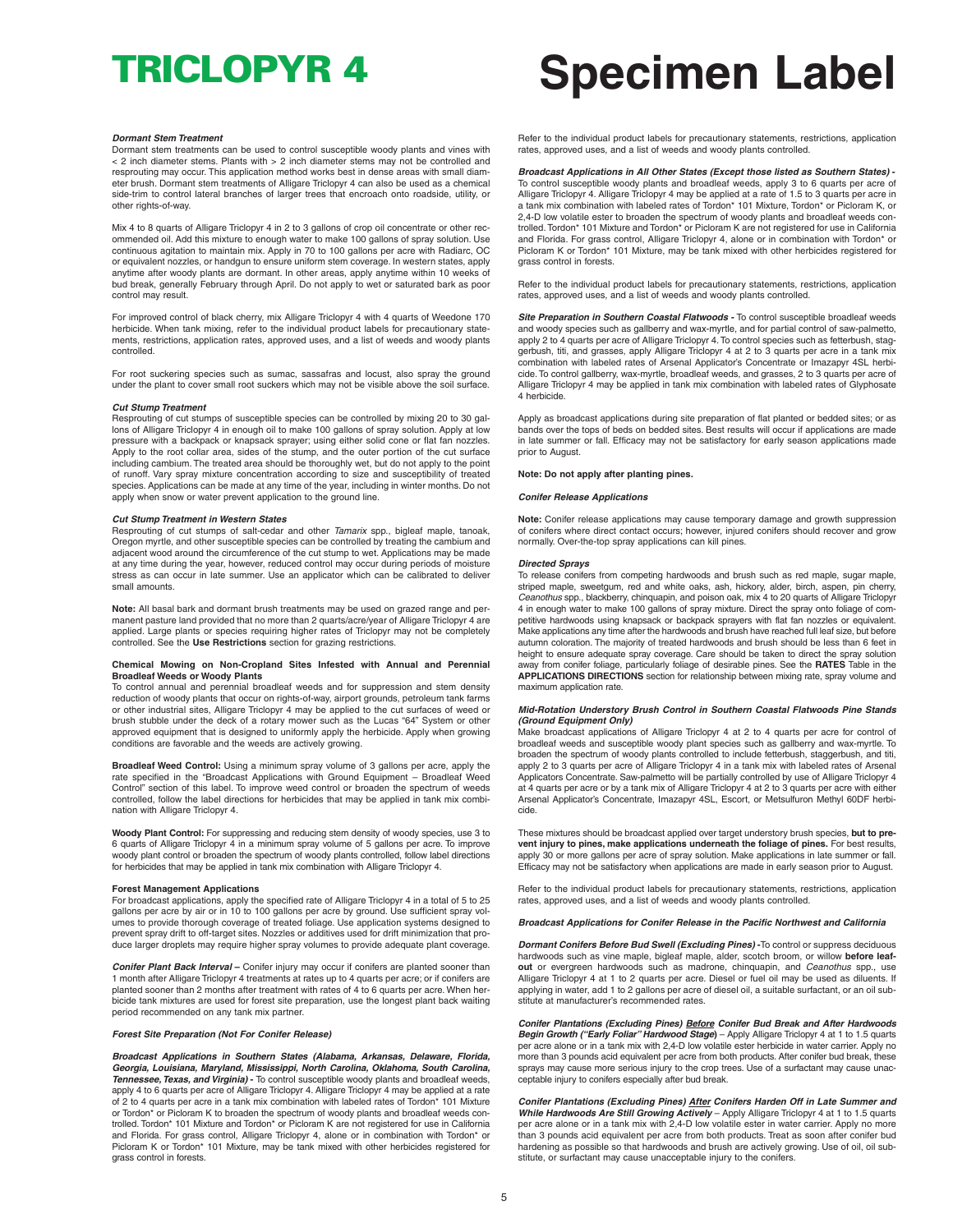#### *Broadcast Applications for Conifer Release in the Eastern United States*

To release spruce, fir, red pine, and white pine from competing hardwoods such as red maple, sugar maple, striped maple, alder, birch (white, yellow, and grey), aspen, ash, pin cherry, and *Rubus* spp. and perennial and annual broadleaf weeds, apply Alligare Triclopyr 4 at 1.5 to 3 quarts per acre alone or in a tank mix with 2,4-D amine or low volatile ester. Apply no more than 4 pounds acid equivalent per acre from both products. Make applica-tions in late summer or early fall after conifers have formed their over-wintering buds; and hardwoods are in full leaf prior to autumn coloration.

#### *Broadcast Applications for Conifer Release in the Lake States Region*

To release spruce, fir, and red pine from competing hardwoods such as aspen, birch, maple, cherry, willow, oak, hazel, and *Rubus* spp. and perennial and annual broadleaf weeds, apply Alligare Triclopyr 4 at rates of 1.5 to 3 quarts per acre. Make applications in late summer or early fall after conifers have formed their over-wintering buds and hardwoods are in full leaf prior to autumn coloration.

#### **Application Directions for Rangeland, Permanent Grass Pastures, and Conservation Reserve Program (CRP) Acres**

Refer to Tables 1 and 2 of this label for a list of woody plants and broadleaf weeds that are controlled by Alligare Triclopyr 4.

**Florida:** Alligare Triclopyr 4 may be applied to non-irrigation ditchbanks and fencerows on farms and ranches in addition to those uses listed in this section of the label.

#### **Application Methods**

#### **Foliage Treatment with Ground Equipment**

Use sufficient spray volume to completely and uniformly cover foliage using 10 or more gallons of total spray volume per acre. To ensure adequate coverage of plants with increased depth and density of foliage, and particularly for treatment of woody plants, use higher spray volumes.

#### **High-Volume Foliage Treatment**

To control susceptible woody plants, use the specified rate of Alligare Triclopyr 4 alone or in a tank mix to make 100 gallons of spray mixture. For rangeland and permanent pasture sites, make 1 application per year and apply no more than 2 quarts of Alligare Triclopyr 4 (2 lbs. ae of triclopyr) per acre. Alligare Triclopyr 4 may be tank mixed with other herbicides at direct-ed rates (see application rates table below) to control a broader spectrum of woody plants and broadleaf weeds. Be sure to follow all applicable use directions, precautions, and limitations on the respective product labels when tank mixing.

Apply sufficient spray volume to thoroughly wet all leaves, stems, and root collars. Minimize spray drift by using the minimum spray pressure that provides adequate plant coverage without forming a mist and direct sprays no higher than the top of the target plants. A drift control additive cleared for application to growing crops may also be used to reduce spray drift. For best results, apply when woody plants and weeds are actively growing.

| Application Rates per 100 Gallons of Spray |                                             |           |  |
|--------------------------------------------|---------------------------------------------|-----------|--|
| <b>Alligare Triclopyr 4</b>                | <b>Plus Tank Mix Product</b>                | Rate (qt) |  |
| 1-4 at                                     |                                             |           |  |
| $1-2$ at                                   | Grazon* P+D specialty herbicide             |           |  |
| $1-2$ pt                                   | 2,4-D low volatile ester herbicide          | $1-2$     |  |
| $1-2$ at                                   | Tordon* or Picloram 22K specialty herbicide | $1-2$     |  |
| 2 at                                       | Reclaim* specialty herbicide <sup>1,2</sup> |           |  |

1 Reclaim\* is registered for use only in Arizona, Texas, Oklahoma and New Mexico. 2 See directions for Mesquite Control Using High Volume Foliage Treatment below.

**Mesquite Control Using High Volume Foliage Treatment:** To control low to moderate density mesquite infestations, apply a tank mixture of Alligare Triclopyr 4 and Reclaim\* to individual plants with a backpack or hand-held sprayer or a vehicle-mounted sprayer with<br>hand-held spray wand or spray gun. For individual plant treatment, use 2 quarts of Alligare<br>Triclopyr 4 with 2 quarts of Reclaim\* per product). Apply in water or as an oil-water emulsion as described in the Mixing Directions Section. If an oil-water emulsion is used, add the oil at a rate of 5% of the total spray volume. Apply as a complete spray-to-wet foliar application, including all leaves. Thorough coverage is necessary for good results, but do not spray to the point of runoff. This application method works best for brush less than 8 feet tall since efficient treatment and thorough coverage of taller brush is difficult to achieve using this method. Do not apply when mesquite foliage is wet. The total amount of Reclaim\* applied should not exceed 1 1/3 pints per acre. For best results, follow information given elsewhere in this label concerning effect of environmental conditions and application timing on control. To minimize drift, select a spray nozzle and pressure that generates a coarse spray and provides good coverage. Drift may be reduced by directing sprays no higher than the top of target plants and by using the minimum pressure necessary to obtain plant coverage without forming a mist. If desired, a spray dye may be added to the spray mixture to mark the treated plants.

#### **Broadcast Application With Aerial or Ground Equipment**

Brush and weed control results are influenced by environmental conditions and application timing; for best results, apply when woody plants and weeds are actively growing. For woody species, apply when leaf tissue is fully expanded and terminal growth has slowed after the rapid growth period of early spring. To ensure adequate foliage for herbicide absorption, brush regrowth should be at least 4 ft. high prior to treatment.The presence of healthy foliage at the time of application as well as adequate soil moisture before and after treatment are important factors contributing to optimal herbicidal activity.

Apply sufficient spray volume to completely and uniformly cover foliage using 10 or more gal-lons of total spray volume per acre for ground applications and at least 2 gallons of total spray volume per acre for aerial applications. To ensure adequate coverage of plants with increased depth and density of foliage, and particularly for treatment of woody plants, use

# **TRICLOPYR 4 Specimen Label**

#### higher spray volumes.

**Mesquite:** The herbicidal response of mesquite is strongly influenced by foliage condition, growth stage and environmental conditions. For best results, apply when soil moisture is adequate for plant growth, the soil temperature is above 75°F at a depth of 12 to 18 inches, and new growth foliage has turned from light to dark green. Apply within 60 days after the 75°F minimum soil temperature at the 12 to 18 inch depth has been reached (the rate of soil warm-up at the 12 to 18 inch depth may vary with soil texture and drainage with coarse-textured (sandy) soils warming up sooner than fine-textured (clay) soils and dry soils warming up more quickly than wet soils). If the application is made before mesquite foliage has turned from light to dark green or if foliage has been injured or removed by late frost, insects, hail or plant diseases, product performance may be adversely affected. Do not treat if mesquite exhibits new (light green) terminal growth in response to recent heavy rainfall during the growing season and to ensure adequate foliage for herbicide absorption, mesquite regrowth should be at least 4 ft. high prior to treatment.

#### **Mesquite Only**

Apply 1/2 to 1 pint of Alligare Triclopyr 4 per acre in combination with 2/3 to 1 1/3 pints per acre of Reclaim\*. Refer to the Reclaim\* label for additional treatment recommendations and information on mesquite control. Apply as an oil/water emulsion in 4 gallons or more total volume per acre for aerial applications or in 10 gallons or more total volume per acre for ground applications. Use no more than 1 gallon of oil per acre for both aerial and ground application.

#### **Mesquite and Pricklypear Cactus**

For pricklypear cactus in association with mesquite, apply a tank mix of 1/2 to 1 pint of Alligare Triclopyr 4 with 1 to 2 pints of Tordon\* or Picloram 22K per acre. For a higher and more uniform plant kill of pricklypear, use the 2 pint per acre rate of Tordon\* or Picloram 22K. To control pricklypear while providing improved control of mesquite, Tordon\* or Picloram 22K may also be applied in combination with Reclaim\*. Refer to the Tordon\* or Picloram 22K and Reclaim\* labels for additional information and treatment recommendations. Apply as an oil/water emulsion in 4 gallons or more total volume per acre for aerial applications or in 10 gallons or more total volume per acre for ground applications. Use no more than 1 gallon of oil per acre for both aerial and ground application.

#### **South Texas Mixed Brush (Mesquite, Pricklypear Cactus, Blackbrush, Twisted Acacia and Granjeno)**

If pricklypear is a problem, apply 1 to 2 pints of Alligare Triclopyr 4 in a tank mixture with 2 pints of Tordon\* or Picloram 22K per acre. If mesquite is the prevalent species apply 1 to 2 pints of Alligare Triclopyr 4 with 2/3 to 1 1/3 pints of Reclaim\* per acre. Alligare Triclopyr 4 contributes to the control of non-legume species such as granjeno and oaks; however, for improved control if primarily woody legume species are present, apply 2 pints of Tordon\* or<br>Picloram 22K per acre in combination with 2/3 to 1 1/3 pints of Reclaim\* per acre. Refer to<br>the Tordon\* or Picloram 22K and Reclai recommendations. Apply as an oil/water emulsion in 4 gallons or more total volume per acre for aerial applications or in 15 gallons or more total volume per acre for ground applications. Use no more than 1 gallon of oil per acre for both aerial and ground application. For acceptable brush control, an oil/water emulsion and good spray coverage is critical.

#### **Sand Shinnery Oak Suppression**

In Texas, New Mexico and Oklahoma, for suppression of shinnery oak growing on sandy soils apply Alligare Triclopyr 4 alone at a rate of ½ to 2 pints per acre. Following suppression, grass response may be significant if rainfall is adequate. Deferring grazing after application together with proper grazing management is recommended to allow for the reestablishment of grass stands.

#### **Post Oak and Blackjack Oak – Regrowth Stands**

Apply when oak leaves are fully developed (expanded) in late spring to early summer (May-<br>July). Use 2 quarts of Alligare Triclopyr 4 alone or in tank mix combination with 0.5 to 1 pint Use 2 quarts of Alligare Triclopyr 4 alone or in tank mix combination with 0.5 to 1 pint of 2,4-D low-volatile ester herbicide per acre. Apply as an oil/water emulsion or water surfactant dilution in at least 5 gallons per acre total volume by fixed-wing aircraft or helicopter or 15 to 25 gallons per acre total volume by ground equipment. Use no more than 1 gallon of oil per acre for both aerial and ground application. For suppression only, lower rates may be used. Control will require at least 3 consecutive treatments. **Note:** Because regrowth plants have a large root mass relative to top growth, delay broadcast treatment until top growth is at least 4 ft. tall in order for the top growth to intercept and translocate sufficient herbicide to control the roots.

**High Volume Foliage Treatment:** For regrowth less than 4 ft tall, apply 2 quarts of Alligare Triclopyr 4 per 100 gallons of water and 2 quarts of ag surfactant alone or in tank mix combination with 1 gallon of Grazon\* P+D or 1 quart of Tordon\* or Picloram 22K. Apply to individual plants as a high volume leaf-stem treatment using ground equipment.

#### **Post Oak and Blackjack Oak – Mature Stands**

To control mature stands (greater than 5 ft tall), apply 2 quarts of Alligare Triclopyr 4 per acre when oak leaves are fully developed (expanded) in late spring to early summer (May-July). When using Alligare Triclopyr 4 alone, some understory species such as winged elm, buckbrush, tree huckleberry and ash occurring in some areas will be suppressed or defoliated but not controlled. Where these understory species occur, control may be improved by tank mix-ing 2 quarts of Alligare Triclopyr 4 with 1 quart of Tordon\* or Picloram 22K or 4 quarts of Grazon\* P+D per acre. For best results, apply using fixed-wing aircraft or helicopter as an oil/water emulsion in a total volume of 5 or more gallons per acre.

#### **Other Susceptible Woody Plants**

Apply 2 to 4 pints of Alligare Triclopyr 4 alone or in combination with 2 to 3 quarts of 3.8 lb/gal 2,4-D low volatile ester or amine formulation per acre. If applications are made when plants are mature late in the summer, during drought conditions, or if difficult to control species such as ash, choke cherry, elm, maple or oaks are prevalent on the site, use the higher rates of Alligare Triclopyr 4, alone or with 2,4-D. For increased control of certain species, Alligare<br>Triclopyr 4 may also be applied in a tank mixture with Grazon\* P+D or Tordon\* or Picloram<br>22K, refer to the labels for Grazon\* P tion and treatment recommendations. Apply in 4 gallons or more total volume per acre aerially or in 10 gallons or more total volume per acre when using ground equipment. Apply during or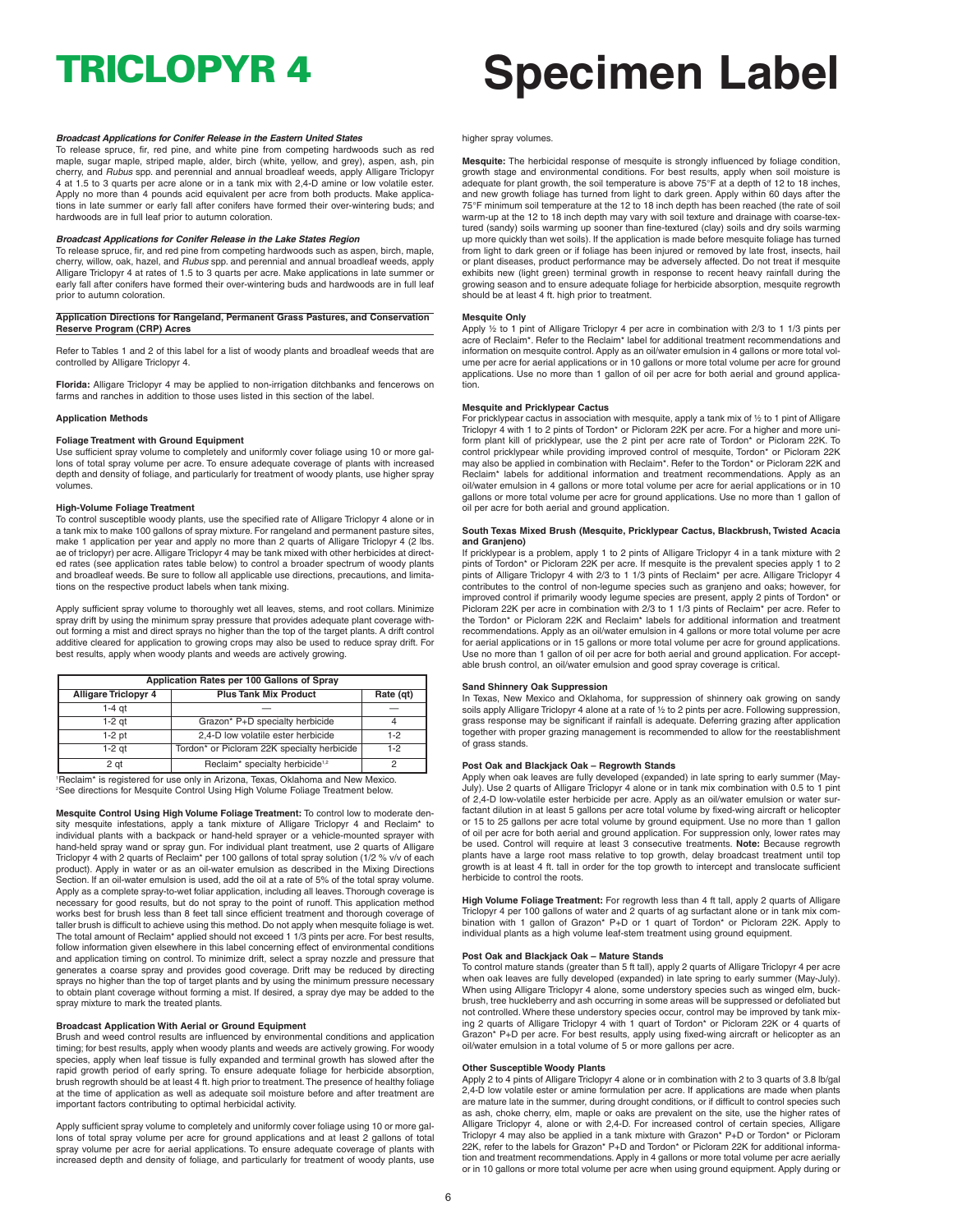# **TRICLOPYR 4 Specimen Label**

after bloom for best results on blackberry. For management of kudzu, use 1 quart of Alligare Triclopyr 4 per acre. To achieve the desired level of control, repeat applications may be necessary.

#### **Susceptible Broadleaf Weeds**

When weeds are actively growing, apply 2 pints of Alligare Triclopyr 4 per acre as a broad-cast spray in a total volume of 10 or more gallons per acre by ground equipment or in a total volume of 2 or more gallons per acre aerially. Alligare Triclopyr 4 at a rate of ½ to 3 pints may be tank mixed with 1 to 2 quarts of 3.8 lb/gal 2,4-D amine or low volatile ester.

#### **Growing Point and Leaf Base (Crown) Treatment of Yucca**

Prepare a 2% v/v solution of Alligare Triclopyr 4 in diesel or fuel oil (13 fl oz of Alligare Triclopyr 4 in 5 gallons of spray mixture). Thoroughly wet the center of the plant including growing point and leaf bases to the soil surface. Complete coverage of leaves is not necessary.

#### **Conservation Reserve Program (CRP) for Established Permanent Grass Stands**

**NOTE:** Use Alligare Triclopyr 4 on CRP acres only after perennial grasses are well established.

**Broadcast Application Ground or Aerial:** For small weed control, apply 1 to 2 pints of Alligare Triclopyr 4 per acre. For deep-rooted perennial and susceptible woody species control apply up to 1 ½ quarts of Alligare Triclopyr 4 per acre. Apply in 2 gallons or more total volume per acre for aerial applications or in 10 gallons or more total volume per acre for ground applications.

#### **Restrictions:**

- Apply no more than 1 ½ quarts of Alligare Triclopyr 4 per acre per growing season on CRP acres.
- When applying to CRP lands, follow all applicable state and federal regulations. Follow the most severe grazing restriction imposed by the pesticide label or by the USDA Acreage Conservation Reserve Program. After that time period, follow local (CRP) guidelines regarding cropping and haying restrictions. If legumes are a desired cover crop during CRP, do not use Alligare Triclopyr 4.

### **Application Directions for Ornamental Turf**

Refer to Table 2 for a list of broadleaf weeds controlled by Alligare Triclopyr 4.

For spot treatments, do not apply more than 2 qts. of Alligare Triclopyr 4 per acre in a single application.

Foliar sprays should be applied during warm weather, from early spring through fall, when weeds are actively growing. Broadleaf weeds germinate at different times. Only emerged weeds present at the time of application will be controlled. Newly seeded turf should be mowed 2 or 3 times before being treated. When making applications to mature plants, hardto-control species, or during drought conditions, use higher rates. Application under drought conditions may provide less than desirable results. Use low pressure sprays to minimize spray drift. Do not water for 24 hours after application.

#### **Mixing Instructions**

When Alligare Triclopyr 4 is mixed with water it forms an emulsion (not a solution) and separation may occur unless the spray mixture is agitated continuously.

Add about one-half the required amount of clean water to the spray tank. Start agitation and add the specified amount of Alligare Triclopyr 4. Provide moderate agitation while completing the addition of water and during application.

**Reseeding Precaution:** Do not reseed for 3 weeks after application. (This precaution does not apply when bermudagrass turf is overseeded with perennial ryegrass at a minimum reseeding of 400 lbs. per acre.)

#### **Broadcast Treatment of Ornamental Turf**

Apply 1/2 to 1 quart per acre of Alligare Triclopyr 4 in enough water to provide uniform coverage of the target area to control actively growing broadleaf weeds growing in perennial bluegrass, perennial ryegrass, or tall fescue. Do not use on other turfgrass species (see Use Precautions section of this label) unless injury can be tolerated. To minimize turf injury, do not treat if turf is under heat-or drought-stress and make repeat applications at least 4 weeks apart.

**Tank Mixing:** To improve the spectrum of activity, Alligare Triclopyr 4 may be tank mixed at a rate of ½ to 1 pint per acre with directed rates of low volatile amine or ester formulations of 2,4-D, MCPP, or other labeled postemergence broadleaf herbicides. Refer to tank mix product labels for specific use directions, precautions, and limitations before use.

#### **Spot Treatment of Ornamental Turf**

Mix 3/8 to <sup>3</sup>/<sub>4</sub> ounces of Alligare Triclopyr 4 per 1000 square feet in enough water to provide uniform coverage of the target area and apply at any time broadleaf weeds are susceptible. **Note:** Do not apply more than 2 quarts per acre or 1.5 ounces per 1000 square feet of Alligare Triclopyr 4 in a single application.

#### **Control of Kikuyugrass**

Apply Alligare Triclopyr 4 at a rate of 1/2 to 1 quart per acre. To improve activity, MSMA herbicide may be tank mixed with the ½ quart per acre rate of Alligare Triclopyr 4. Three to four additional applications at 4 to 6 week intervals may be required to achieve control of kikuyugrass.

#### **Suppression of Bermudagrass**

Apply Alligare Triclopyr 4 at the rate of 1 quart per acre. Three to four additional applications at 4 week intervals will be required to give adequate suppression of bermudagrass and allow fescue or other desired turfgrass species to dominate. To improve suppression and control

of bermudagrass, 1 quart per acre of Alligare Triclopyr 4 may be tank mixed with a postemergence grass herbicide registered for this use pattern. Three to four additional applications of this tank mix at 4 week intervals should be made to achieve control. Reseeding following application will accelerate the transition to cool season turf (see Reseeding Precautions above).

|                                                 |                                                                 | Table 1                               |                                         |  |  |
|-------------------------------------------------|-----------------------------------------------------------------|---------------------------------------|-----------------------------------------|--|--|
| Woody Plants Controlled by Alligare Triclopyr 4 |                                                                 |                                       |                                         |  |  |
| Alder                                           | Dogwood                                                         | Oaks                                  | Thimbleberry                            |  |  |
| Arrowwood                                       | Douglas fir                                                     | Osage Orange                          | Tree-of-Heaven (Ailanthus) <sup>1</sup> |  |  |
| Ash                                             | Elderberry                                                      | Pepper Vine <sup>3</sup>              | Trumpet Creeper <sup>3</sup>            |  |  |
| Aspen                                           | Elm                                                             | Persimmon                             | <b>Tulip Poplar</b>                     |  |  |
| Bear Clover (Bearmat)                           | Gallberry                                                       | Persimmon, Eastern                    | <b>Twisted Acacia</b>                   |  |  |
| Beech                                           | Gorse                                                           | Pine                                  | Virginia Creeper <sup>3</sup>           |  |  |
| Birch                                           | Granjeno                                                        | Poison Ivy                            | Wax Myrtle                              |  |  |
| Blackberry                                      | Guajillo                                                        | Poison Oak                            | <b>Wild Rose</b>                        |  |  |
| Blackbrush                                      | Guava <sup>3</sup>                                              | Poplar                                | Willow                                  |  |  |
| Black gum                                       | Hawthorn                                                        | Salmonberry                           | Winged elm                              |  |  |
| Boxelder <sup>1</sup>                           | Hazel                                                           | Saltbush (Braccharis spp.)            |                                         |  |  |
| Brazilian Pepper                                | Hickory                                                         | Saltbush (silver myrtle) <sup>3</sup> |                                         |  |  |
| <b>Buckthorn</b>                                | Hornbeam                                                        | Salt Cedar <sup>1</sup>               |                                         |  |  |
| Cascara                                         | Huisache (suppression)                                          | Sassafras                             |                                         |  |  |
| Ceanothus                                       | Kudzu <sup>2</sup>                                              | Scotch Broom                          |                                         |  |  |
| Cherry                                          | Locust                                                          | Sumac                                 |                                         |  |  |
| Chinquapin                                      | Madrone                                                         | Sweetbay Magnolia                     |                                         |  |  |
| Choke Cherry                                    | Maples                                                          | Sweet Gum                             |                                         |  |  |
| Cottonwood                                      | Milkweed Vine <sup>3</sup>                                      | Sycamore                              |                                         |  |  |
| Crataegus (hawthorn)                            | Mulberry                                                        | Tan Oak                               |                                         |  |  |
|                                                 | For hest control use either a basal bark or cut stump treatment |                                       |                                         |  |  |

'For best control, use either a basal bark or cut stump treatment.<br><sup>2</sup>For complete control, retreatment may be necessary. 3 Basal or dormant stem applications only

### **Table 2 Annual and Perennial Broadleaf Weeds Controlled**

|                            |                       | by Alligare Triclopyr 4 |                                 |
|----------------------------|-----------------------|-------------------------|---------------------------------|
| <b>Black Medic</b>         | Curly dock            | Matchweed               | Sulfur Cinquefoil (2)           |
| <b>Bull Thistle</b>        | Dandelion             | Mustard                 | Sweet Clover                    |
| <b>Burdock</b>             | Dogfennel             | Oxalis                  | Tropical Soda Apple (3)         |
| Canada Thistle             | <b>Field Bindweed</b> | Plantain                | Vetch                           |
| Chicory                    | Goldenrod             | Purple Loosestrife      | Wild Carrot (Queen Anne's Lace) |
| Cinquefoil                 | Ground Ivy            | Ragweed                 | <b>Wild Lettuce</b>             |
| Clover                     | Lambsquarters         | Sericea Lespedeza (1)   | <b>Wild Violet</b>              |
| <b>Creeping Beggarweed</b> | Lespedeza             | Smartweed               | Yarrow                          |

- Creeping Beggarweed Lespedeza Smartweed Yarrow **(1) Sericea lespedeza:** Apply 1 to 2 pints of Alligare Triclopyr 4 per acre. For best results, apply after maximum foliage development in the late spring to early summer, but prior to bloom.
- **(2) Sulfur cinquefoil:** Apply 1 to 2 pints of Alligare Triclopyr 4 per acre. For best results, apply to plants in the rosette stage.
- **(3) Tropical soda apple:** When plants reach the first flower stage, apply 2 pints of Alligare Triclopyr 4 per acre. For best results, apply using ground equipment in a total spray volume of 40 gallons per acre. To provide more complete wetting and coverage of the foliage, an agricultural surfactant may be added at the manufacturer's recommended rate. To control sparse plant stands, use spot treatments. For spot treatment use a 1 to 1.5% solution of Alligare Triclopyr 4 in water (1 to 1 ½ gallons of Alligare Triclopyr 4 in 100 gallons total spray mixture) and spray the entire plant to completely wet the foliage. **In Florida,** control of tropical soda apple may be improved by using the following management practices:
	- Mow plants to a height of 3 inches every 50 to 60 days or whenever they reach flowering. Continue mowing on this schedule through April.
	- In late May to June (50 to 60 days after the April mowing), apply a broadcast treatment of Alligare Triclopyr 4.
	- To control any remaining plants or to thin stands of plants that germinate following a broadcast treatment, use spot treatments.